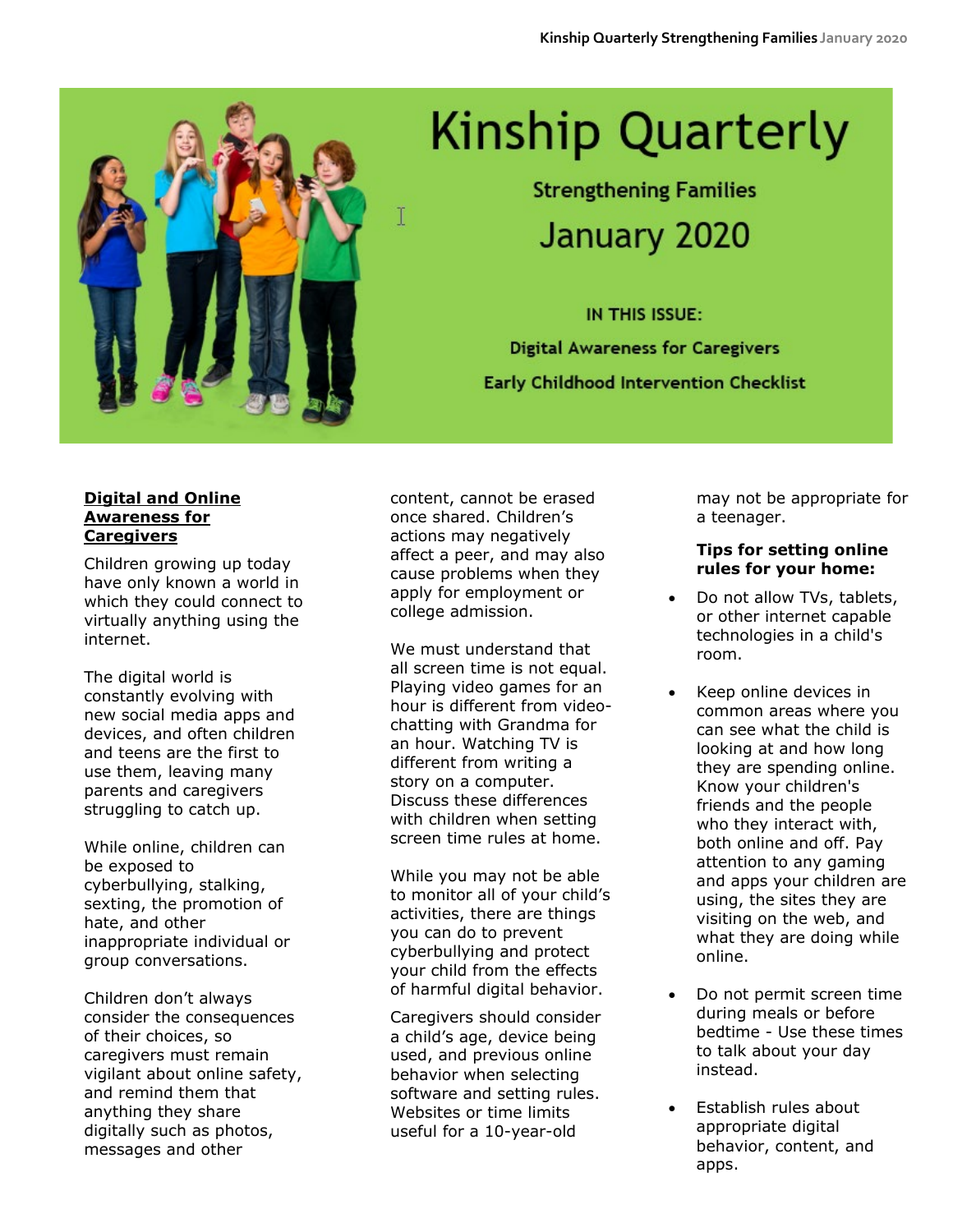- Monitor your child's actions on social media, and check their browsing history. Insist that they share user names and passwords for email and social media.
- Review and reset the location and privacy settings on your children's digital devices often, to prevent them from automatically sharing their location when using apps, sending messages, or sharing photos.
- Follow or "friend" your teen on social media sites or have another trusted adult do so, but be aware there are ways children can block certain online content from particular followers, and there is no substitute for opening a phone and looking at the content your child is sharing or engaging with.
- Talk with other caregivers and the children in your care, doing your own research to keep current on the latest apps, social media platforms, and digital slang used by children and teens.
- Caregivers who want to protect children from cyberbullying, harmful digital behavior, and exposure to adult content may use parental control and monitoring software to help them set up systems that feel less invasive.

## **Digital Parental Controls**

• There are many options for free apps available to help caregivers restrict content, block websites, or view their children's online activities without having to

look at their child's device every day. Many of these free software applications provide some features for free, but charge for more thorough monitoring.

- This software gives you the ability to block unwanted web content, limit the time they spend on screens, restrict the use of risky applications, and more, and offer ways to help keep kids safer on their computers and mobile devices.
- Check with other parents and caregivers to get recommendations about which parental controls work best. Some will work on your home WiFi network, others are an app you install on each device, while still others, such as Nintendo Parental Controls and Apple's Screen Time programs are free and are automatically installed and ready to use once you sign up as the parent for your child's device.

#### **Screen time Recommendations from the American Academy of Pediatrics:**

[https://www.aap.org/en](https://www.aap.org/en-us/about-the-aap/aap-press-room/Pages/American-Academy-of-Pediatrics-Announces-New-Recommendations-for-Childrens-Media-Use.aspx)[us/about-the-aap/aap](https://www.aap.org/en-us/about-the-aap/aap-press-room/Pages/American-Academy-of-Pediatrics-Announces-New-Recommendations-for-Childrens-Media-Use.aspx)[press](https://www.aap.org/en-us/about-the-aap/aap-press-room/Pages/American-Academy-of-Pediatrics-Announces-New-Recommendations-for-Childrens-Media-Use.aspx)[room/Pages/American-](https://www.aap.org/en-us/about-the-aap/aap-press-room/Pages/American-Academy-of-Pediatrics-Announces-New-Recommendations-for-Childrens-Media-Use.aspx)[Academy-of-Pediatrics-](https://www.aap.org/en-us/about-the-aap/aap-press-room/Pages/American-Academy-of-Pediatrics-Announces-New-Recommendations-for-Childrens-Media-Use.aspx)[Announces-New-](https://www.aap.org/en-us/about-the-aap/aap-press-room/Pages/American-Academy-of-Pediatrics-Announces-New-Recommendations-for-Childrens-Media-Use.aspx)[Recommendations-for-](https://www.aap.org/en-us/about-the-aap/aap-press-room/Pages/American-Academy-of-Pediatrics-Announces-New-Recommendations-for-Childrens-Media-Use.aspx)[Childrens-Media-Use.aspx](https://www.aap.org/en-us/about-the-aap/aap-press-room/Pages/American-Academy-of-Pediatrics-Announces-New-Recommendations-for-Childrens-Media-Use.aspx)

#### **Reference:**

[https://www.stopbullying.g](https://www.stopbullying.gov/cyberbullying/digital-awareness-for-parents) [ov/cyberbullying/digital](https://www.stopbullying.gov/cyberbullying/digital-awareness-for-parents)[awareness-for-parents](https://www.stopbullying.gov/cyberbullying/digital-awareness-for-parents)

**How are your New Year's Resolutions coming along? Some great ideas for kids:**

-I will talk with a trusted adult when I need help, am scared, angry, stressed or faced with tough decisions.

-I will wear my seat belt every time I get in a car and never use a cell phone or text message while driving.

-I'll be nice to other kids. I'll be friendly to kids who need friends or who may have a hard time making friends.

-I'll never give out private information such as my name, address, school name or phone number on the Internet. Also, I'll never send a picture of myself to someone I chat with on the computer without asking my parent.

#### **Home Safety: Top 5 Tips to Protect Your Baby**

1. A firm mattress and fitted sheet are all you need for your baby's crib. Remove blankets and toys.

2. Learn to use your child's car seat the right way.

3. Make sure you have both a working smoke alarm and a carbon monoxide alarm on every level of your home, and in all sleeping areas. Test the alarms monthly to make sure they are working.

4. Place your baby's crib and other furniture away from windows and blinds. Your baby is safer without any strings or cords within reach.

5. Set your water heater to 120 degrees to avoid scalds.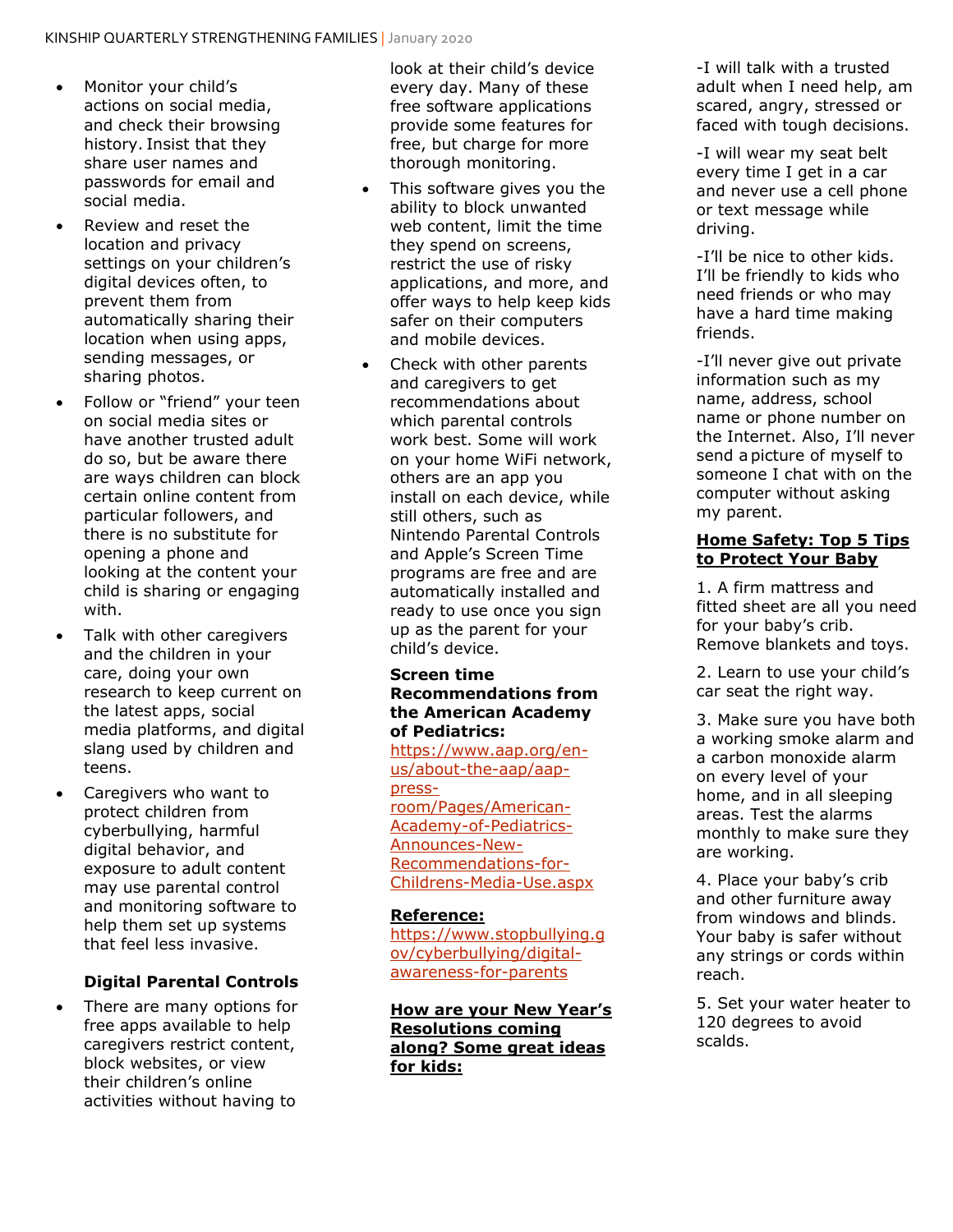# How's Your Baby?

Early Childhood Intervention Developmental Checklist

#### **Do you have questions about how your child is growing and developing?**

Every child is different and learns at his or her own pace. It's important to notice when your child begins to learn new skills to see if he is on target. Use this checklist to see how your child is doing. If you notice your child is not on target, talk with your child's doctor, or contact Early Childhood Intervention. To find the ECI program in your area, visit the Program search page at *citysearch.hhsc.state.tx.us* or call 877-787-8999.



#### **Did you know?**

ECI serves families with children birth to 36 months with developmental delays or disabilities.

ECI professionals partner with families to help their children grow, learn and stay healthy.

ECI provides services to families of all income levels and in every Texas county.

# **Check List**

#### 3–6 month old babies

- Follow moving toys or faces with their eyes
- Startle at loud or new sounds
- Wiggle and kick with their legs and arms
- Lift their head and shoulders while on stomach
- Smile back at parents or other family members
- Make sounds, like gurgling, cooing or sucking sounds

## 6–9 month old babies

- Explore toys with hands and mouth
- Roll over front-to-back and back-to-front
- Squeal and babble different sounds
- Sit by leaning on their hands
- Turn their heads to voices and respond to their names
- Know family members and seek their attention
- Enjoy playing"peek-a-boo"

## 9–12 month old babies

- Copy hand movements like "patty cake,"or"bye-bye"
- Pick up crumbs or other small things with their thumb and a finger
- Move toys from one hand to the other hand
- Crawl on hands and knees
- Sit without help
- Repeat sounds like "baba,""dada," "mama"
- Cry when their mother or father leaves

## 12–15 month old babies

- Pull themselves up to a standing position
- Walk by holding onto furniture
- Drink from a cup with your help
- Wave bye-bye
- Say "mama"and"dada"and one other word
- Point to objects they want
- Can find a toy hidden under a cloth

# 15–18 month old babies

- Use at least three words besides "mama"and"dada"
- Like to look at pictures in a book
- Hold a crayon in their fist
- Hand toys to you when asked
- Point to pictures or objects you name
- Walk without help
- Dump contents out of a box

## 18–21 month old toddlers

- Like to pull and push things while walking
- Use pointing and words together to tell you what they want
- Pullofshoes and socks
- Feed themselves with their fingers
- Can point to one body part when asked
- Use at least 10 words and repeat words you say

## 21–24 month old toddlers

- Point and use words to get your attention
- Like to pretend-play (talk on toy phone)
- Put together a two or three piece picture puzzle
- Like to throw balls
- $\cdot$  Like to play alone with toys for a short time
- Say "No"a lot
- Like to copy what others do

#### 24–30 month old toddlers

- Use 2 to 3 words together, like "No, Mommy"or "More cookies"
- Use and understand at least 50 words
- Feed themselves with a spoon
- Enjoy being around and watching other toddlers
- Show affection to family members and pets
- Run short distances without falling
- Pretend play with more than one step (Feed a doll, then pat and hug it.)
- Show lots of feelings (joy, anger, sadness)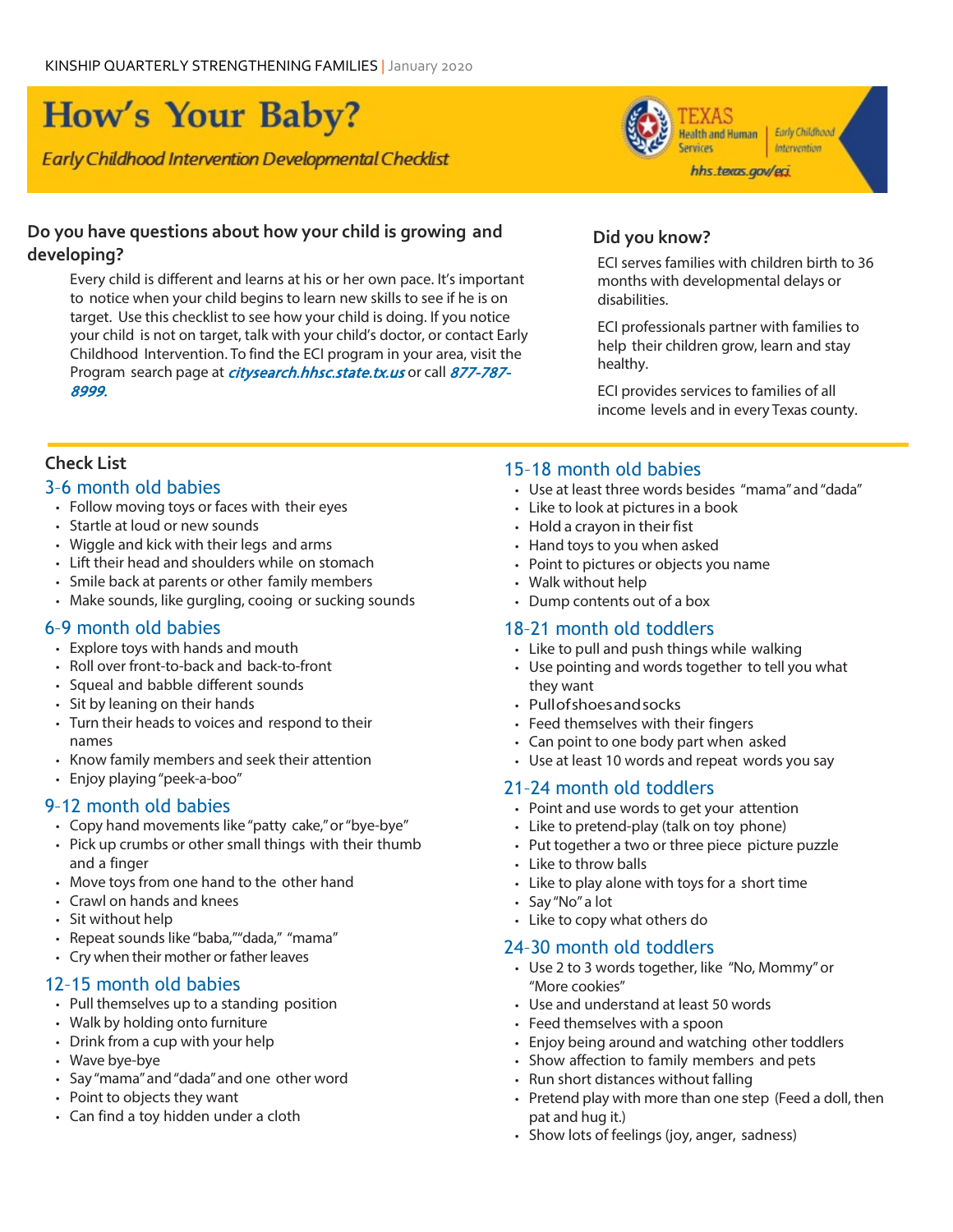#### KINSHIP QUARTERLY STRENGTHENING FAMILIES | January 2020

# 30–36 month old toddlers

- Throw a ball overhand
- Comfort another child who is crying
- Walk on tiptoes
- Combine 2 ideas in a sentence ("I want an apple and a banana.")
- Help to clean up
- Ask for help when needed
- Combine 2 toys in pretend play (Uses a stuffed bear as the driver of a toy car.)
- Use at least 100 words

# **Red Flags**

Below is a list of behaviors or red flags that can keep your child from learning. If they happen often, call ECI.

# Baby

- Cannot bend arms or legs
- Does not smile, move or look at you when you talk or play with her
- Does not want to be held
- Does not make sounds by 3 months
- Does not babble by 6 months

# **Toddler**

- Has tantrums that last 20 minutes or longer
- Breaks things on purpose
- Hurts or bites other people
- Does not look at you when you call her name
- Does not play with toys
- Flaps hands, rocks or sways over and over
- Does not point at objects he wants
- Has no words by 12 months

#### Any Age

- Fusses or cries a lot, even when not tired or hungry
- Has trouble falling asleep or staying asleep
- Does not notice people
- Is unhappy most of the time
- Any loss of speech or babbling, or social skills

*Early Childhood Intervention (ECI) is a statewide program with Texas Health and Human Services for families with children birth to 36 months, with developmental delays or disabilities. For more information, visit [hhs.texas.gov/eci](https://hhs.texas.gov/services/disability/early-childhood-intervention-services)*

# **Resources**

- Tips and Information about upcoming Kinship Caregiver Groups - Facebook Page for Kinship Caregivers: [www.facebook.com/TexasKinshipCare](http://www.facebook.com/TexasKinshipCaregivers) **[givers](http://www.facebook.com/TexasKinshipCaregivers)**
- Qualifying for and setting up appointments for WIC: [Texas WIC](https://texaswic.org/)
- IRS Adoption Credit Info: <https://www.irs.gov/taxtopics/tc607>
- Smoke Alarm help and Fire Prevention [https://www.tdi.texas.gov/fire/fmalar](https://www.tdi.texas.gov/fire/fmalarmprograms.html) [mprograms.html](https://www.tdi.texas.gov/fire/fmalarmprograms.html)
- The Texas Veterans Portal connects veterans, their families, and caregivers to the benefits and services earned through their military service. Thank you to all who have served our country! <https://veterans.portal.texas.gov/>
- Available Services for Youth and Young Adults in Foster Care [www.dfps.state.tx.us/Child\\_Protection](http://www.dfps.state.tx.us/Child_Protection/Youth_and_Young_Adults/default.asp) [/Youth\\_and\\_Young\\_Adults/default.asp](http://www.dfps.state.tx.us/Child_Protection/Youth_and_Young_Adults/default.asp)

• Medicaid **–** STAR Health provides a full-range of Medicaid covered medical and behavioral health services for children in DFPS care. One of the benefits is transportation. Visit the HHS website to learn how to use this service.

[https://hhs.texas.gov/services/questi](https://hhs.texas.gov/services/questions-about-your-benefits#star) [ons-about-your-benefits#star](https://hhs.texas.gov/services/questions-about-your-benefits#star)

# **PARENTING RESOURCES**

- **Texas Parent to Parent -** A statewide organization with local chapters for parents and caregivers providing care for children and youth with disabilities. They have up-to-date information on Medicaid changes, transition planning, best practices for your child's education, and access to local resources. The organization offers a variety of statewide conferences and workshops to parents, free or with stipends available. [www.Txp2p.org](http://www.txp2p.org/)
- Resources and links for Parenting help [www.helpandhope.org](http://www.helpandhope.org/)